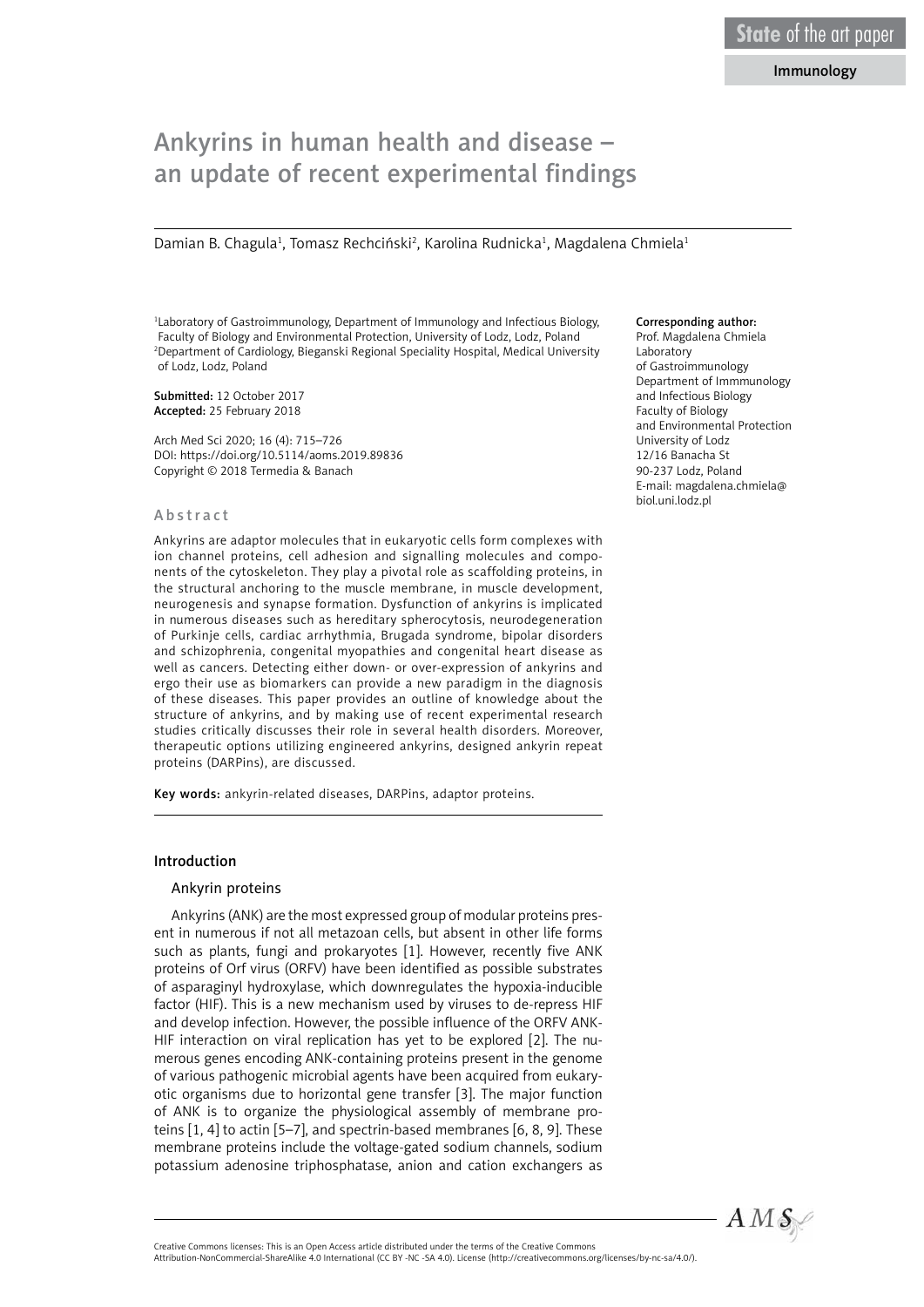

Figure 1. Ankyrin (ANK) domains and their ligands. The membrane binding domain binds to sodium calcium exchanger (NCX), inositol 1,4,5-triphosphate receptors (IP<sub>3</sub>R), sodium potassium adenosine triphosphatase (NKA), potassium voltage gated channel subunit 2/3 (KCNQ 2/3), voltage-gated sodium channels (VGSCs) as well as L1-cell adhesion molecules (L1-CAMs) via the ankyrin repeat motif. The ankyrins also interact with the actin-based cytoskeleton membrane via the B-spectrin domain. The regulatory domain modulates the interaction of both membrane binding and spectrin binding domains ([5, 7], modified)

well as the L1-cell adhesion molecule family [1, 5, 10]. As a result of alternative splicing of three genes, an assorted group of ANK polypeptides have emerged: ANK R encoded by the *ank1* gene predominant in the red blood cells [10], ANK B encoded by *ank2* [1, 5, 11] abundantly expressed in the nervous system [4, 11] and ANK G encoded by *ank3* [12, 13] expressed in most human tissues [1, 10]. Organisms such as *Caenorhabditis elegans* (nematode worm) and *Drosophila melanogaster* (fruit fly) possess one and two ANK genes [1] respectively, whereas humans (and other vertebral organisms) express three ANK genes. This variation is probably due to genome duplications [12]. Virtually nothing is known about the relationship between ANK co-expressed in the same tissue, so the loss of function in ANK as ascribed to their interaction is a subject for further investigation [8]. Structurally, typical ANK proteins are made up of conserved and specialized domains (Figure 1); these include the ANK repeats, a spectrin-binding domain, and a regulatory domain containing a death domain and an obscurin binding site [4, 5]. Recently, ANK have emerged as multifunctional adaptor proteins [1, 8, 13, 14], which, due to their structural make up and interaction with other proteins as aforementioned, have been suggested to play pivotal roles as scaffolding proteins [1] in the structural anchoring to the muscle membrane [14], in muscle development [10], neurogenesis and synapse formation [11, 15, 16]. Regulatory properties of ANK are linked to ubiquitin-mediated degradation of proteins: a critical process for proper cell functioning [17]. The dysfunction of ANK is implicated in numerous diseases, some of which are hereditary spherocytosis, neurodegeneration of Purkinje cells [1, 9], some cardiac arrhythmias [1, 5, 10, 18], Brugada syndrome, bipolar disorders and schizophrenia [11, 13, 19]. Additionally, congenital myopathies and congenital heart disease [15], as well as cancers, have been

reported, as a result of the disruption in not only ANK proteins but also proteins containing ANK repeats, e.g. muscle ANK repeat containing proteins (MARPs) [14, 20, 21] and Notch proteins. Recently it has been shown that ANK repeat proteins can express their biological function not only due to specific protein-protein interactions [22] but also due to protein-lipid [23] and protein-sugar interactions [24].

#### Ankyrin domains

#### Membrane binding domain

Instigating at the *N*-terminal of the ANK gene [4, 12], membrane binding domain (MBD) is made of 24 tandem ANK repeats [1, 10, 12], which interact with L1-cell adhesion molecules, inositol 1,4,5-triphosphate receptors, as well as ion channels and pumps, which include sodium potassium adenosine triphosphatase, sodium calcium exchangers, voltage-gated sodium channels, and potassium voltage gated channel subunit 2/3 [7, 8, 11, 25–28]. Ankyrins repeats are made up of 33 amino acid segments, each of which forms two antiparallel  $\alpha$  helices and a  $\beta$ -hairpin [1, 4, 20].

## β-spectrin binding domain

Located centrally [4], the β-spectrin binding domain (BSD) connects the actin cytoskeleton to the ANK. This is important for erythrocytes' normal structural function; hence the conjoint expression of both ANK and spectrin is crucial for appropriate physiology and function of neuronal and epithelial membranes [1, 10].

#### Regulatory domain

The regulatory domain is made up of a death and *C*-terminal domains [4, 10], and it is known to interact with obscurin, tumour necrosis factor receptor superfamily (Fas) members and human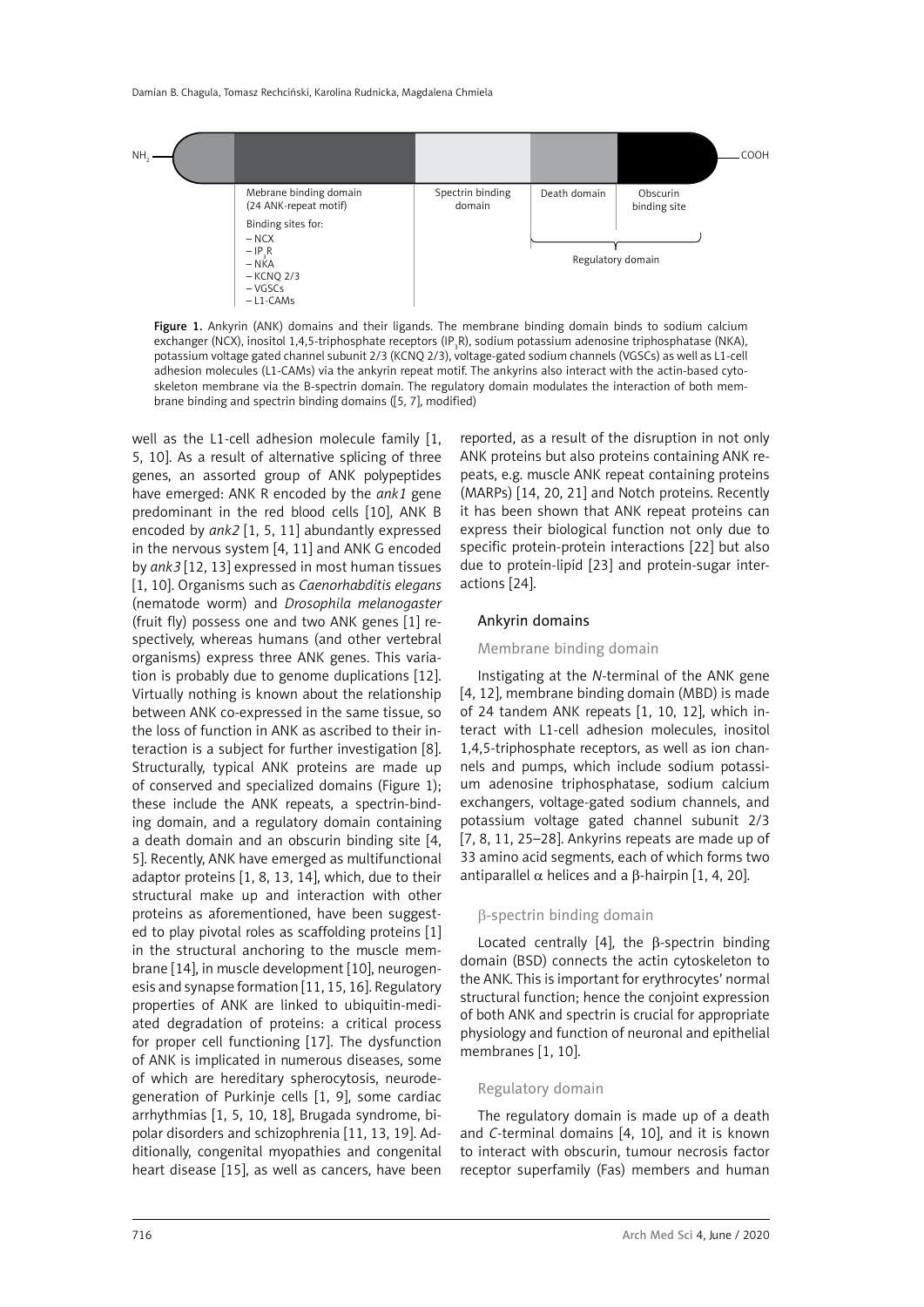| <b>ANK isoforms</b> | Organ/cell/tissue  |                    |                        |                        |                                   |                    |
|---------------------|--------------------|--------------------|------------------------|------------------------|-----------------------------------|--------------------|
|                     | <b>Brain</b>       | Heart              | Skeletal muscle        | Lung                   | Kidney                            | Erythrocyte        |
| ANK B               | 220 kDa<br>440 kDa | 160 kDa<br>220 kDa | 220 kDa                | 220 kDa                | 220 kDa                           |                    |
| ANK G               | 270 kDa<br>480 kDa | 190 kDa            | 107-130 kDa<br>119 kDa | 190 kDa<br>200-215 kDa | 119 kDa<br>190 kDa<br>200-215 kDa |                    |
| ANK R               | 186 kDa<br>215 kDa | 210 kDa            | 25 kDa                 |                        |                                   | 186 kDa<br>215 kDa |

Table I. Types of ankyrins (ANK) and their isoforms according to molecular weight and localization ([8], modified)



*ANK – ankyrin, CRASH – corpus callosum hypoplasia, retardation adducted thumbs spastic paraplegia, hydrocephalus, SCAS – spinocerebrospinal ataxia type syndrome, CADASIL – cerebral autosomal dominant arteriopathy with subcortical infarcts and leukoencephalopathy, Ankrd1/CARP – ankyrin repeat domain 1 proteins/cardiac ankyrin repeat protein, MARP – muscle ankyrin repeat protein.*

Figure 2. The involvement of ankyrins and ankyrin repeat domain containing proteins in human diseases affecting: A – central nervous system, B – heart, C – various host cells, D – skeletal muscles and E – erythrocytes

DnaJ protein containing J-domain 1 (Hdj-1). It also modulates the binding of proteins to both MBD and β-spectrin domains [4]. Despite the unknown functions, the death domains are the most highly conserved ANK domains [1].

### Types of ankyrins and associated diseases

Three types of ANK – ANK R, ANK B and ANK G – may occur in different isoforms, which are tissue specific or distributed within several organs, which may suggest that they exhibit different functions (Table I). The additive or co-regulatory effects of various ANK and their forms in conjunction with tissue localization has been suggested [8]. Moreover, ANK mutations or networking proteins provide several disease phenotypes associated with ANK dysfunction in erythrocytes, heart, central nervous system and skeletal muscles (Figure 2).

# Ankyrin R, hereditary spherocytosis, Purkinje neurodegeneration and SCA5

Encoded by the *ank1* gene [1, 5, 10] located on human chromosome 8p11 [8, 10, 29], ANK R is the only ANK expressed in erythrocytes [10], also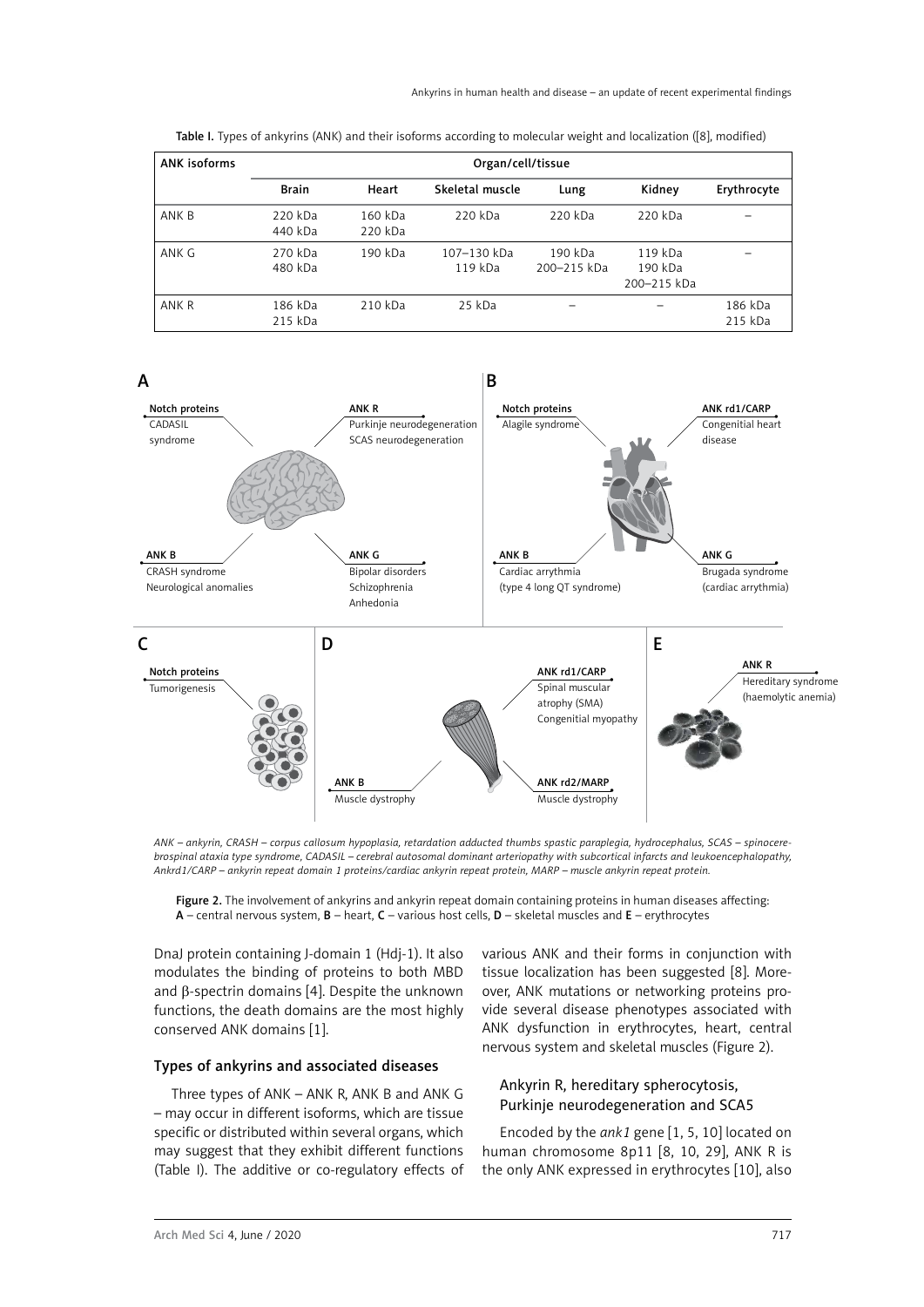expressed in neurons, myocardium and skeletal muscles in different isoforms [1, 14]. Depending on the isoform, they vary from a molecular weight of 25 to 215 kDa (Table I). Ankyrin together with spectrin are essential for supporting the integrity of structural membranes in erythrocytes [8, 9]. Unsurprisingly, mutations in *ank1* [1, 10] and defective proteins such as spectrin [9] are associated with a serious erythrocyte membrane disorder – hereditary spherocytosis (HS) [1, 8, 10]. This haemolytic anaemia [29] is characterized by an increased reticulocytes, sickle-celled anaemia [8], icterus and splenomegaly [29, 30]. These mutations lead to loss of ANK and spectrin proteins, consequently hampering the mechanical pliability of the red blood cells' membrane [1, 10]. Defective spherical-like erythrocytes are eliminated in the spleen, hence the haemolysis associated with HS [29, 30]. Bennet and Healy also underscored ANK R protein's importance in the stability of the Rh complex, which when absent can lead to anaemia [1]. The binding of ANK to the Rh complex is a prerequisite for the latter's proper expression in the red blood cells. Similarly, Rh null erythrocytes were shown to have features of spherocytosis, confirming that the down-expression of ANK R is linked with HS.

Ankyrin R dysfunction has also been associated with Purkinje neurodegeneration [9]. Located excessively in the cerebellum, ANK R localizes to the cerebellar Purkinje and granule cells. It was demonstrated in mice normoblastosis models that the levels of ANK R protein were hampered in the neuronal cells, including Purkinje cells due to two spinocerebellar ataxia type 5 linked mutations of β-III spectrin. On the other hand, mice (nb/nb) deficient in the *ank1* gene developed severe haemolytic anaemia but also ataxia, unusual tremors and the loss of about half of Purkinje neuronal cells. Moreover, slow neurodegeneration and motor deficit ensue from this loss of cells. Furthermore, Clarkson *et al*. demonstrated on animal models that in normal mice, the β-III spectrin/ANK R complex elevates sodium levels and neuronal activity [9]. Conversely, the mutant β-III spectrin/ANK complexes failed to do so. Consequently, in the latter case, the ability to form stable complexes between ANK R and its interacting partners in the Purkinje cells is disrupted, suggesting this as a major mechanism by which mutants of β-III spectrin cause ataxia. A point to note is that although ANK R is also present in the skeletal muscles, muscle dystrophy has not been reported to be linked with its dysfunction [8].

# Ankyrin B, cardiac arrhythmia and CRASH syndrome

Ankyrins, especially ANK B and spectrins, are related to electrical and structural forms of heart diseases [18]. Recently ANK as well as cardiolipin-1, adipokines, galectin-3 and vitamin deficiency have been considered potential biomarkers of cardiovascular diseases [31–33], in addition to standard risk factors such as hypercholesterolaemia [34]. These biomarkers are supposed to be crucial to apply the best therapy in heart failure and predicting the risk of cardiovascular development [35].

Encoded by the *ank2* gene [1, 5, 10] found in human chromosome 4q25-27, ANK B has been found in the heart, brain, skeletal muscles and thymus [1]. The most common forms of ANK B are the 220 and 440 kDa isoforms (Table I). Aberrations in the *ank2* gene are directly related to anomalies in the cardiovascular physiology [1, 5], leading to cardiac arrhythmia (also called ANK B syndrome) [1, 10]. Owing to the even distribution of ANK B protein, that is, in the atria and ventricles of the heart, as well as in the sinoatrial node (pacemaker), not surprisingly, this type of cardiac arrhythmia (which also used to be known as type 4 long QT syndrome) [10], is characterized by an irregular pulse due to atrial fibrillation being too slow (bradycardia) or catecholaminergic polymorphic tachycardia, idiopathic ventricular fibrillation [8, 36–38], sick sinus syndrome, and even sudden cardiac death [1, 8, 10]. A missense was spotted in the exon utilizing DNA sequencing techniques, bringing about the substitution of glycine by glutamic acid. Loss of most functions of the *ank2* variants at the *C*-terminal domain has been directly linked with a broad spectrum of clinical phenotypes for cardiac arrhythmia. Ankyrin B is indispensable in targeting and maintenance of ion channels and transporters  $[10]$ , modulating Ca<sup>2+</sup> dynamics at the sarcoplasmic reticulum and T-tubule junction membranes of the cells of heart ventricles [1, 5, 8, 10]. It has been posited that the flux of calcium ions is facilitated by ANK B complex from the sarcoplasmic reticulum via inositol 1,4,5-triphosphate receptors and across the plasma membrane via the sodium calcium exchangers (NCX) and sodium potassium adenosine triphosphatase (NKA) [12] (Figure 3). This was confirmed using mouse models, whereas mice with only one functional *ank2* gene exhibited reduced expression of NCX, NKA and IP3 receptor [8, 10]. Additionally to this reduced expression, it was demonstrated using *ank2*-heterozygous mice models that their sinoatrial node (SAN) cells exhibited inappropriate targeting of CaV1.3, a key modulator of extracellular  $Ca^{2+}$  entry necessary for proper pacemaker function [8]. In spite of the so far understood roles of ANK B in normal heart functioning, virtually nothing is known pertaining to the modulation of *ank2* transcription and translation in the heart [5]. Recently it has been demonstrated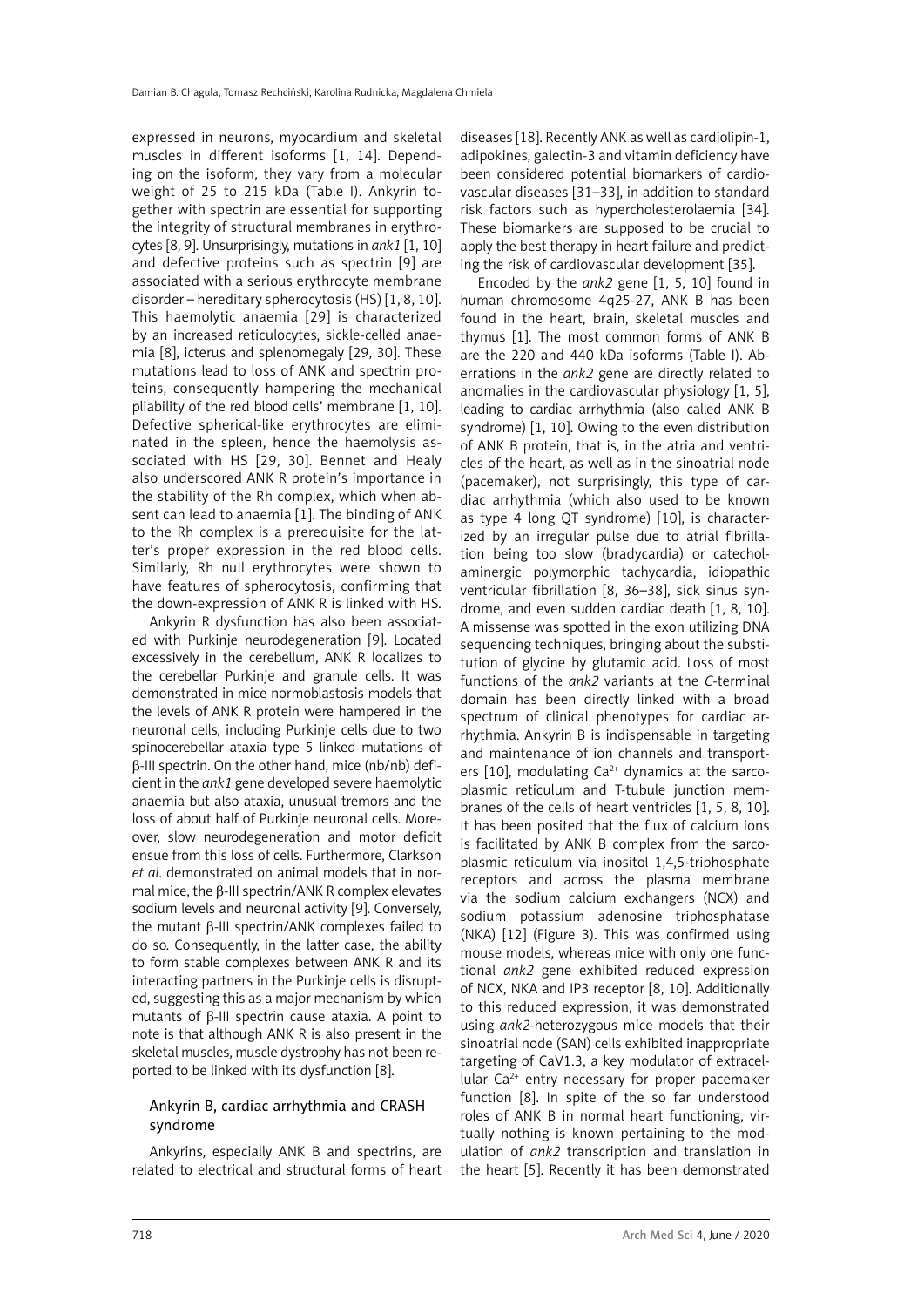

Figure 3. Targeting of ion channels and transporters at the sarcoplasmic reticulum and T-tubule junction membrane of the heart ventricles. The flux of calcium ions is facilitated by ankyrin B complex from the sarcoplasmic reticulum via inositol triphosphate receptors (InsP<sub>3</sub>R) and across the plasma membrane via the sodium calcium exchangers (NCX) and sodium potassium adenosine triphosphatase (NKA)

that ANK B is critical for  $β$  II spectrin targeting in neonatal cardiomyocytes [26], whereas β II spectrin is responsible for proper ANK B expression and localization in the mature cells [39]. It has also been shown that dysregulation in the ANK B/β spectrin pathway is linked to congenital human heart disease [39, 40]. Moreover, ANK B has been associated with the so-called corpus callosum hypoplasia, retardation, adducted thumbs, spastic paraplegia and hydrocephalus (collectively termed CRASH syndrome). Since the mutations of human L1 are located in the ANK binding site of the L1- CAM proteins, it was shown that ANK B knocked out mice displayed loss of L1 from axons – a loss that has been directly linked with neurological symptoms including corpus callosum hypoplasia, spastic paraparesis [8], slurred speech, and mental retardation, together termed CRASH symptoms [1, 28]. Evidence in animal studies shows that not only the interactions between L1 and ANK B are important but also the roles played by ANK B protein at the cellular level. The disturbance in the ANK B-mediated cellular events leads to neurological anomalies such as improper neurite growth and/or branching, axonal guidance and fasciculation [8].

In some cases, ANK B deficiency in mice has been linked with non-acute skeletal muscular phenotypes with elevated creatine kinase levels and occasionally disorganized sarcomeres. In addition, ANK B was recently found to interact with dystrophin, which plays a crucial role in skeletal muscle organization and integrity [10]. Similarly as in the case of ANK R, skeletal muscle disorders are yet to be reported in the case of ANK B dysfunction; nevertheless, their dysfunction may be compensated by ANK R and G co-expression [10]. However, at least two independent studies suggested that one of the muscular dystrophies (Becker's) interrupts ANK B/dystrophin interaction, resulting in inappropriate translocation of dystrophin in skeletal muscles [10, 41].

## Ankyrin G, bipolar disorder, schizophrenia and Brugada syndrome

Encoded by the *ank3* gene [11], located on human chromosome 10q21 [8], ANK G is a scaffold protein, which exists as different isoforms, ranging from a molecular weight (Mr) of 107 to 480 kDa (Table I). The largest among all, ANK G protein is expressed in the epithelial tissues, kidneys, brain, lungs, cardiac and skeletal muscles [1, 12]. They have been implicated in a multitude of functions, such as neurogenesis and neuroprotection [15]. as well as neuro-development and signalling [42]. Moreover, in an *in vitro* canine kidney cell line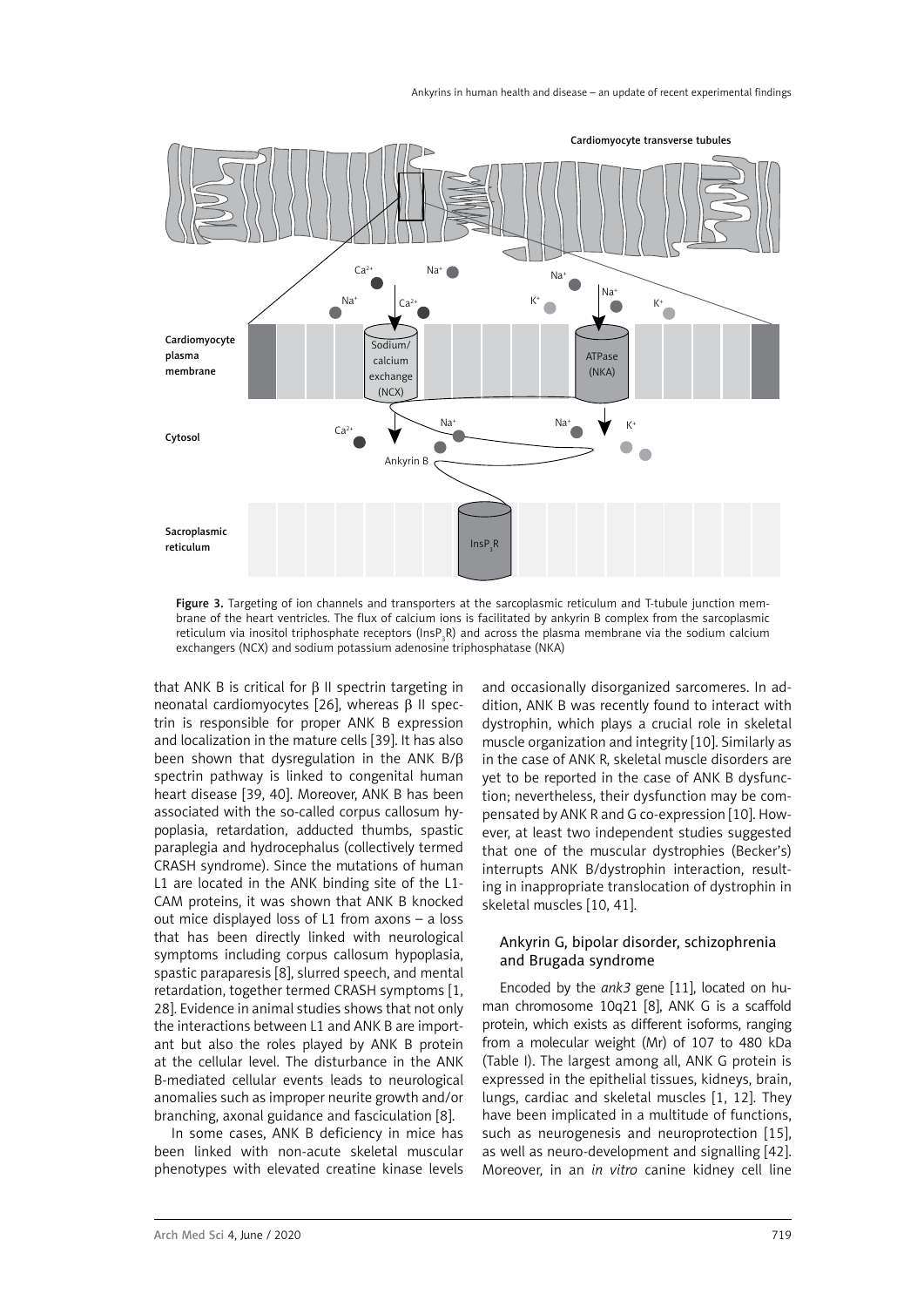model it has been shown that ANK B/β II spectrin domains are involved in lateral membrane formation [43–45]. Voltage gated sodium channels (VGSCs) have been suggested to be ANK G dependent and operate in their assembly at the axon initial segment (AIS) and nodes of Ranvier [46], where *ank3* is thought to execute the localization of ion channels and GABAergic presynaptic knobs of the neurons [47]. Of all the ANK 3 isoforms, ANK H is required for the proper localization of voltage-gated Nav channels, KCNQ2/3 channels [48]. Not surprisingly, their dysfunction has been linked with several neurological disorders [11]. It should be noted that the genesis of the *ank* genes' mutations is still unclear. Nevertheless, several studies have suggested that *ank3* polymorphisms lead to bipolar disorder (BD) [49] and schizophrenia. Bipolar disorder, also known as maniac-depressive syndrome, is a mental disorder characterized by episodes of mania, mood swings, and periods of depression. There is an environmental as well as genetic component to BD genesis [47]. Genome-wide association studies (GWAS) presented compelling evidence from compiled studies, using 1.8 million variants and having tested millions of single nucleotide polymorphisms [47] for differences between almost 4400 cases and a little over 6200 controls. They showed that variations in the *ank3* and voltage-gated calcium channel subunit 1c (CACNA1C) are directly linked with the susceptibility to bipolar disorder [50]. In contradistinction some GWAS and targeted studies of ANK G failed to detect a significant correlation. *Ank3* single nucleotide polymorphisms serve as markers of genetic variants related to disease that might be found in proximity to the gene [47]. Ankyrin G has been linked with a predisposition to anhedonia, a condition characterized by the lack of the capacity to feel pleasure and poorer cognition. Anhedonia is usually a characteristic feature of mental disorders such as schizophrenia and personality disorder [47]. *Ank3* polymorphisms have also been associated with decreased white matter integrity [15]. The data above attest to the fact that variations in *ank3* contribute to physiological and functional alterations in the brain, which may be linked to BD. Moreover, the under-regulation of ANK G in the superior temporal gyrus of schizophrenia patients might serve as a novel biomarker for schizophrenia psychopathology [47]. Furthermore, the BD and schizophrenia groups (psychiatric genomics consortium) also provided significant associations (using over 16,000 cases and 14,000 control cases) between bipolar disorder and schizophrenia at the 5 prime region of the *ank3*, *CACNA1C* as well as in the *chr3p21.3* locus. Although ANK G protein's mode of action contributing to BD and schizophrenia is still un-

known, hopefully in the near future more studies of the neural circuitry of human brains and the roles played by *ank3* therein will pave way for a much better understanding of the relationship between ANK G and mental illnesses [47].

All three ANK gene products have been observed in ventricular cardiomyocytes; however, the way they are conjointly expressed and scattered in the heart is still unclear [10]. Notwithstanding this, ANK G has been observed to play pivotal roles in modulating the proper expression and membrane targeting of cardiac VGSCs-Nav1.5 [11] (Figure 4), and a dysfunction in the interactome of ANK/Nav1.5 is linked with a human cardiac arrhythmia, termed Brugada syndrome [5, 10]. Voltage gated sodium channels (VGSCs) initiate rapid electrical signals (action potential), a requisite for the rhythmic beating of the heart. Not surprisingly, a mutation in the Nav1.5-sodium channel voltage gated type V  $\alpha$  subunit gene (*SCN5A* gene) has been demonstrated to disrupt their association with ANK G, resulting in Brugada syndrome, a cardiac anomaly characterized by ST segment elevation in precordial ECG leads, right bundle branch block, and susceptibility to fatal arrhythmia [8]. Ankyrin G and Nav1.5 are found at the intercalated disc and T-tubule membranes in cardiomyocytes, and they also co-immunoprecipitate from detergent-soluble lysates of heart [8, 10], attesting to the aforementioned association of ANK G/Nav1.5 and the function of ANK G in targeting Nav1.5 in excitable myocytes.

#### Ankyrins repeat domain containing proteins

As elaborated upon in the previous chapters, ANK are made up of three key domains: the *N*-terminal containing ANK repeats, spectrin binding domain and the *C*-terminal regulatory domain. The former domain (ANK repeat motif) has been considered the most conserved amino acid motif [14] and is ubiquitously expressed in a variety of proteins in almost all life forms, including the viruses, archaea, and prokaryotes, and is most abundantly common in the eukaryotes [51]. The ANK repeat is a stretch of 33 amino acids [14] that mediate protein–protein interactions [51]. The major reason for ANK repeat containing proteins' diverse functions is their ability to interact with other polypeptides, principally with other ANK repeats. Some of these functions include modulation of the cell cycle, cell fate determination, regulation of transcription, cytoskeleton integrity [14] as well as structural and regulatory roles in the skeletal muscles [20]. In this chapter proteins containing ANK repeats (Table II) are expanded upon in terms of general structure, functions and how their dysfunction can lead to a diversity of health pertaining complications and diseases.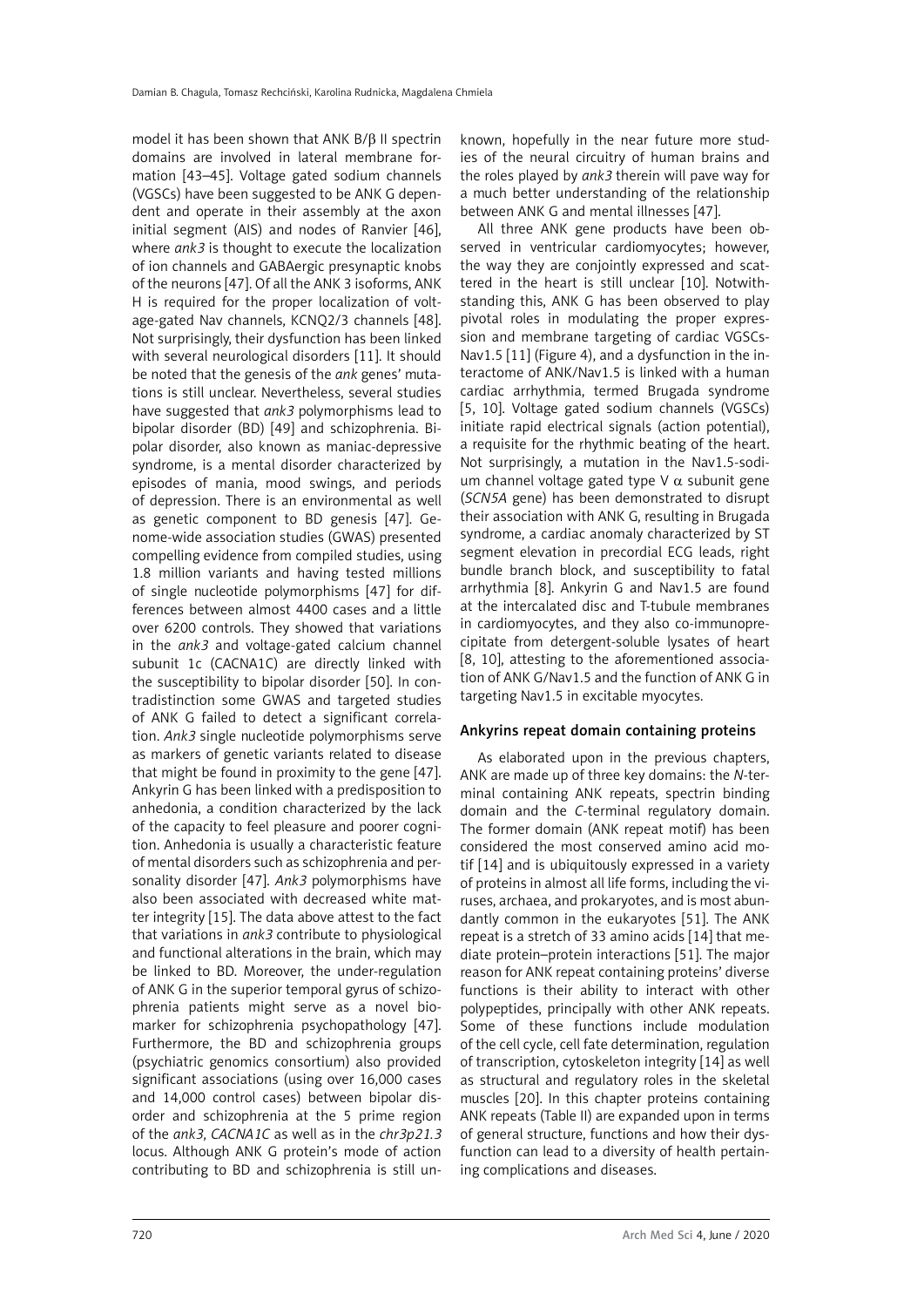

Figure 4. Association of ankyrin G/Nav1,5 cardiac sodium channel voltage gated type Vα subunit. Ankyrin G by interaction with B spectrin coordinates Nav1,5 cardiac sodium channel voltage gated type V $\alpha$  subunit and function of intercalated discs of cardiomyocyte in impulse propagation in the heart

# Muscle ankyrin repeat proteins in conjunction with muscle development and diseases

Muscle ankyrin repeat proteins (MARPs) are a family of muscle proteins containing an ANK repeat domain [52]. They are located in the tissues of the heart and skeletal muscles and have been implicated in playing crucial structural and regulatory roles in the skeletal muscles [52, 53]. Their exact role remains unclear. Barash *et al*., showed that different MARPs were up-regulated in mice after inducing eccentric contraction (EC) of their muscles, a process ensued by strengthening of the muscles and overall reduced susceptibility to further injuries [21]. However, the cellular

basis for this response remains a subject for further exploration. Muscle ankyrin repeat proteins are also believed to play cofactor-like roles in local signalling pathways in muscle morphogenesis and cardiac hypertrophy. Before elucidating further on this topic, let us take a step back and review the different kinds of MARPs: CARP (Ankrd1) is a cardiac ankyrin repeat protein, which, as the name suggests, is predominantly expressed in the heart [52, 53], DARP (Ankrd23) is a diabetes-associated ankyrin repeat family of proteins, expressed in both the cardiac and skeletal tissues [14, 21, 52] and Ankrd2/Arpp-stands for ankyrin repeat domain 2/ankyrin repeat protein associated with PEST (proline, glutamic acid, serine and threonine) and proline-rich regions, which

Table II. The proteins containing ankyrin repeats and confirmed protein-protein interactions via their amino acid motif ([14], modified)

| Protein      | <b>ANK repeats</b> | Role                                  | Interacting proteins |  |
|--------------|--------------------|---------------------------------------|----------------------|--|
| ANK          | 24                 | SR and synaptic membrane organization | Obscurin, spectrin   |  |
| Ankrd1/CARP  | 4                  | Stress response                       | $YB-1$               |  |
| Ankrd2/Arpp  | 4                  | Stress response                       | Titin, myopalladin   |  |
| Ankrd23/DARP | 4                  | Stress response and energy metabolism | Myopalladin, titin   |  |
| Notch        |                    | Muscle differentiation                | <b>SKIP</b>          |  |

*ANK – ankyrin, YB-1 – Y-box-binding protein 1, SKIP – ski-interacting protein.*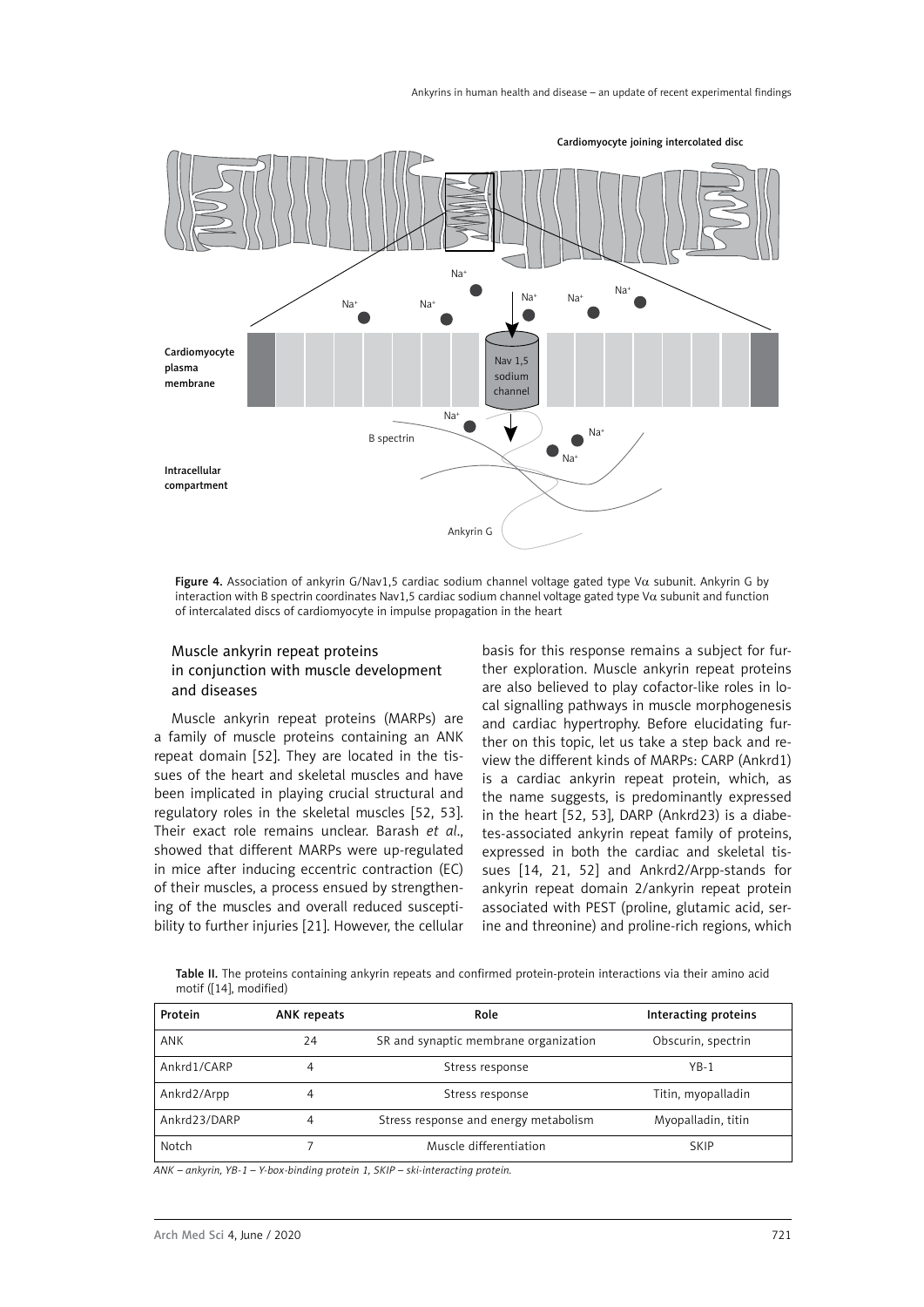are similar to CARP, although unlike CARP they are more abundant in the skeletal muscles. Barash *et al*. hypothesized that the structural stability of skeletal muscles is attributable to the MARPs, as per their over-expression in the muscles following an EC, or as related to the gene expression response and remodelling of these muscles after injury [21]. This was demonstrated using mice models, whereby all of the three MARPs knocked out mice displayed a higher regenerative response to EC-induced muscle injury, suggesting the MARPs' modulatory role, as well as their function in the passive mechanical behaviour and structural stability of the tissue. This however does not imply that MARPs are essential for the basal functioning of skeletal muscles, as only insignificant effects were observed in muscle fibre size and distribution. Moreover, there has not yet been any report of over-expression or compensation by the remaining MARPs when one or more of the MARP genes are knocked out. This is clearly an understudied part of this research [21].

## Ankrd1/cardiac adriamycin-responsive protein

Encoded by the *ankrd1* gene, ankyrin repeat domain 1 proteins, also known as cardiac ankyrin repeat protein or cardiac adriamycin-responsive protein (CARP) [21, 53], are expressed highly in the heart [54], and endothelial tissues as well as scarcely in the skeletal muscles. They are characterized by the presence of four ANK repeat motifs in their central region [14]. They have been implicated in several important functions, some of which are: negative transcriptional regulation of cardiac gene expression in the heart of a fetus, myofibrillar assembly, physiological reshaping of ventricular myocardium, stretch sensing and relaying information between the sarcoplasm and the nucleus [53]. As testimony to their importance, not long ago Ankrd1/CARP proteins emerged as markers in congenital heart disease. *In vivo* functions of Ankrd1/CARP still remain elusive. This is mainly due to the failure to show either heart-specific deletion/ down-regulation of the *ankrd1* gene or cardio-restricted ankrd1 trans-genesis. Nonetheless, *in vivo* over-expression of CARP in fetal, neonatal and adult heart in response to stress attests to their importance as regulators of physiological and pathological processes. Kojic *et al*. posited that an increase in load delivered to cardiac myocytes results in the activation of multiple signalling pathways that, in turn, activate gene expression as part of a hypertrophic response [55]. However, the mechanism by which muscle stretch is sensed and signals are transduced is still unknown. Moreover, Nakada *et al*. conducted an investigation using immunochemical techniques, analysing the expression of CARP protein in biopsied skeletal muscles of 11 and 14 cases of spinal muscular atrophy (SMA) and congenital myopathy, respectively. They found that CARP expression was up-regulated in atrophic myofibres of SMA1 and 2, while its expression in nemaline myopathy was found to be higher in severely damaged myofibres, suggesting a direct correlation between CARP's expression and severity of the disease [54]. In contradistinction, no CARP was found in central core disease (another subtype of myopathy). It is safe to suggest then that based on these findings and with more research, CARP could be the next novel biomarker in the diagnosis of SMA, congenital myopathy [54] and congenital heart disease [53]. Furthermore, not long ago, CARP was found to be induced in muscle regeneration in the muscular dystrophies and in skeletal muscle in amyotrophic lateral sclerosis (ALS) [54]. That is also another avenue to explore.

## Ankrd2/Arpp

Encoded by the *ankrd2* gene located in human chromosome region *10q23.31–23.32* [56], ankyrin repeat domain 2, also known as ankyrin repeat associated with PEST, is a family of proteins belonging to the MARP family that are similar to CARP as they are made up of nine exons, four of which are tandem ANK repeated motifs, as well as possessing an NF-κB (nuclear factor kappalight-chain-enhancer of activated B cells) binding sequence indicating that *ankrd2* gene expression may be regulated by NF-κB, as this expression is usually induced by interleukin (IL)-1, tumour necrosis factor (TNF)- $\alpha$  and lipopolysaccharide (LPS). Unlike CARPs, they are abundantly expressed in the skeletal muscles [21, 55, 57], specifically the type I fibre [21, 56]. They are also found in myocardium [57] as well as in kidneys in small amounts. The PEST sequence of Arpp is also of extreme importance due to its proteolytic signalling that results in rapid destruction of proteins. It has been observed that their expression is higher with denervation [21, 57] or stretching [55]. In mice studies, it was found that *ankrd2* is usually induced in muscles as a stress response, suggesting possible involvement in the regulation of muscle hypertrophy [55]. It has also been observed to play a significant role in the stretch response associated with slow muscle movement. This is evident in muscle dystrophy cases, where *ankrd2* seems to be down-regulated. Moreover, it was observed that *ankrd2* was up-regulated during muscle cell differentiation, suggesting its function in regulating gene expression during muscle development by interacting with both sarcoplasmic structural and nuclear proteins in the negative regulation of myocyte specialization [55].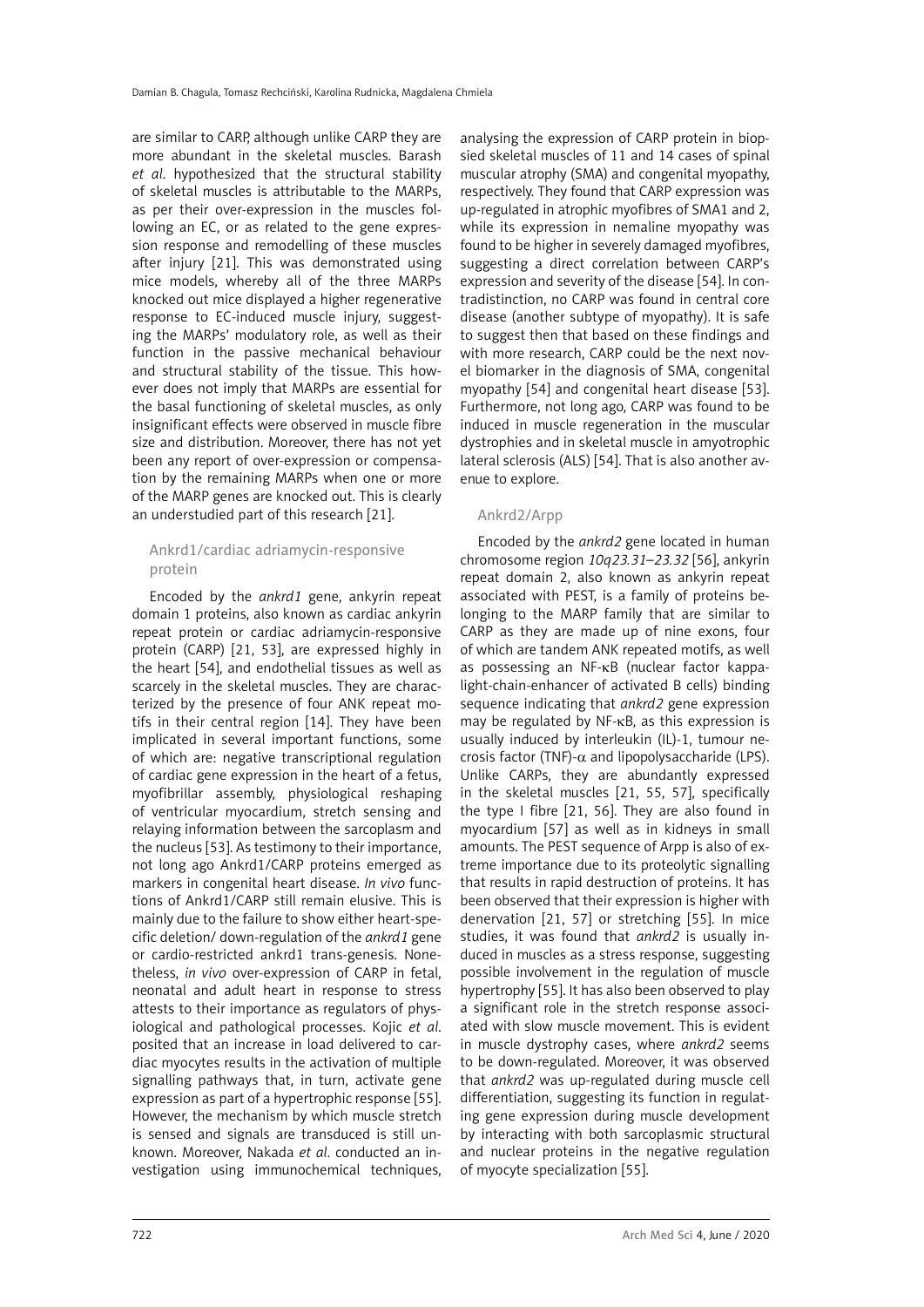#### Ankrd23/DARP

Ankrd23, also described as a diabetes-associated ankyrin repeat protein (DARP), is encoded by the *ankrd23* gene and expressed in myocardium and skeletal muscles. Like its homologous cousin proteins of the MARP family, DARP also contains four tandem ANK repeats in its central region. Diabetes-associated ankyrin repeat proteins are found in the nucleus and play the role of transcriptional regulators. Diabetes-associated ankyrin repeat proteins have been found to be induced during recovery following a prolonged period of hunger. This suggests that they may participate in energy metabolism and muscle stress pathways [57]. Not surprisingly, in type 2 diabetes, a metabolic disorder characterized by hyperglycaemia with a relative lack of insulin in the pancreas and in insulin-resistant animals, they have been found to be over-expressed, suggesting them as useful biomarkers in the diagnosis of diabetes. Diabetesassociated ankyrin repeat proteins, like CARPs, are also localized in response to stress stretch signals, suggesting a molecular link between myofibrillar stretch-induced signalling pathways and muscle gene expression [58].

## Notch proteins

Notch proteins belong to the trans-membrane proteins class, possessing several domains, including an epidermal growth factor (EGF) domain [59], an ANK repeat domain and a PEST domain. In humans there are four Notch receptors, Notch1– Notch4, implicated in crucial functions, from cell fate modulation and regulation of homeostasis in the liver [59, 60] to inducing proliferation and differentiation. This is mostly ascribed to their evolutionarily conserved signalling pathway. Yap *et al*. demonstrated their oncogenic functions [59]. It was demonstrated that their levels were overly expressed in head and neck squamous cell carcinoma (HNSCC), suggesting their tumourigenic roles (as oncogenes). Recently the predictive value of Notch signalling in renal carcinoma patients has been suggested [61]. Their association with cancer was first demonstrated long before this in T-cell acute lymphoblastic leukaemia [59, 62]. A mutation in the *notch1* gene has been confirmed to be directly linked with HNSCC. In diseases such as Alagille syndrome (a genetic disorder affecting the liver, kidney and heart) [60], cerebral autosomal dominant arteriopathy with subcortical infarcts and leukoencephalopathy (CADASIL, a neurological disorder) [51] as well as in breast cancer, the Notch levels are also up-regulated. According to one of the theories, when Notch proteins are activated, they promote cell growth, angiogenesis and inhibition of apoptosis  $-$  the key processes which, when left unchecked, lead to formation of tumours or/and cancer. In contradistinction, the same study also revealed tumour suppressive roles of Notch, confirming the hypothesis that mutations in *notch* genes produce truncated proteins, which lead to loss-of-function phenotypes.

## Therapeutic applications of proteins containing ankyrin repeat domain

In the previous chapters, diagnostic applications of ANK and ANK repeat domain containing proteins were discussed. It was seen how variations, mutations and/or dysfunction of the ANK genes can have potential health repercussions, resulting in diseases, and how the identification of these proteins, either down- or up-regulated, could serve as biomarkers for the given diseases. In this section, the therapeutic applications of proteins containing ANK repeats are elaborated upon.

# Designed ankyrin repeat proteins: engineered scaffold protein-drugs in therapy

It has been extremely difficult to find an ideal drug, one that would have, among other features, high affinity and specificity to its targets, low cost of mass production, high solubility and stability, as well as the existence of assorted ways to deliver them to any part of the human body [63]. And even with the advent of antibodies and the success that they have had for over a century [56] in antibody-based therapy, they still face several drawbacks; they are difficult to compose, display low tissue penetration abilities [60], are too large to be administered via any route, require an expensive mammalian cell production system as they cannot be expressed in bacterial or yeast cell cultures [56, 63], and so forth. The emergence of recombinant genetically engineered proteins such as designed ankyrin repeat proteins (DARPins) seemed to have paved the way for a novel therapy with encouraging scientific success [56, 64] amidst the existing limitations. Designed ankyrin repeat proteins are a group of small engineered non-immunoglobulin scaffold proteins [65], the size of 14 to 21 kDa, derived from the ANK repeat proteins [64], usually containing between four and six of these ANK repeat motifs. It has been proposed that the higher the number of ANK repeats is, the more stable is the DARPin. This is also true for ANK proteins [51]. One of the advantages of using DARPins is that they exhibit high affinity (in as low as picomolar concentrations) and high specificity to the target protein as well as being thermodynamically stable [66, 67]. The high specificity is ascribed to their rigid interface arising from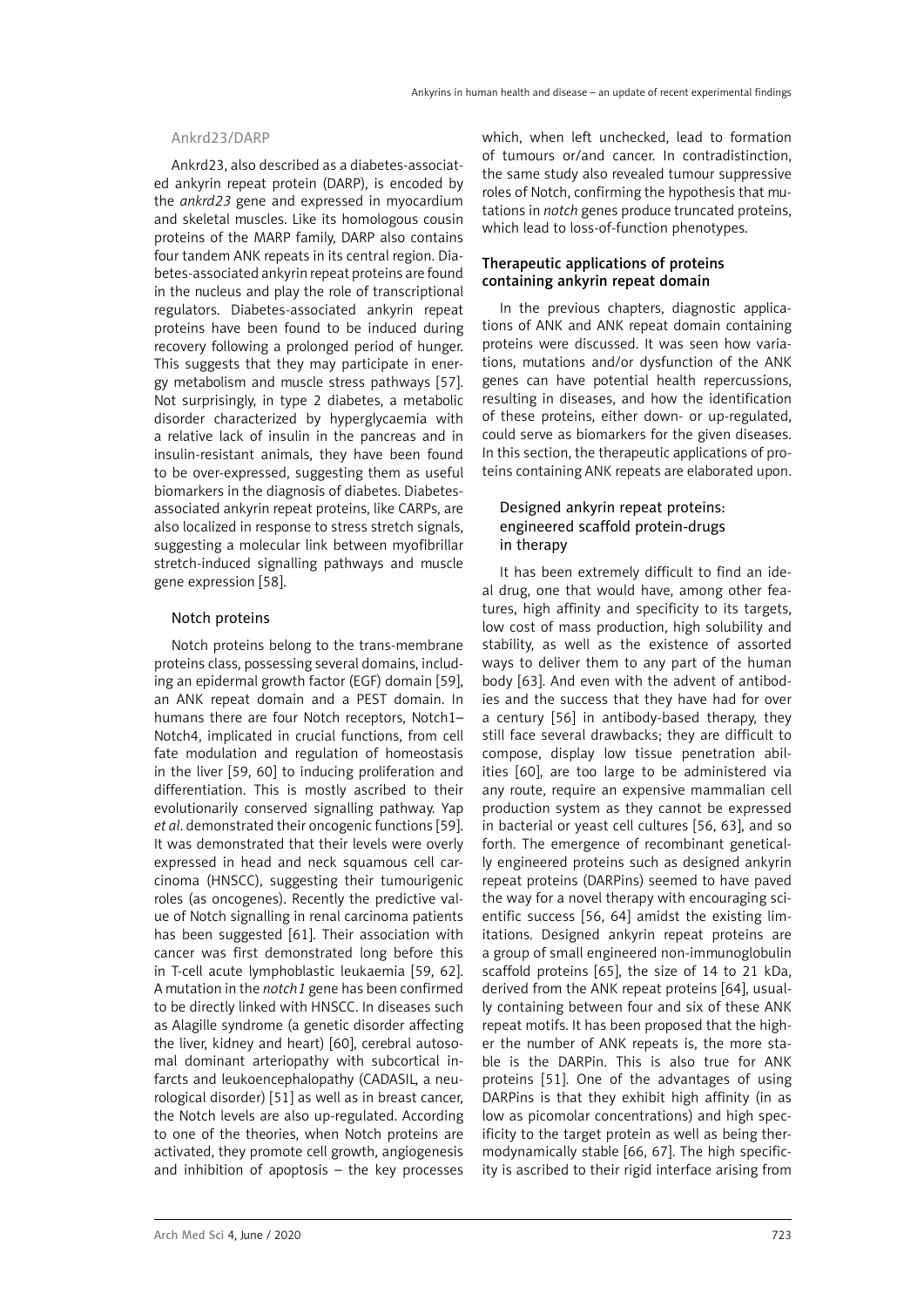three repeated β-turns in the ANK repeats (166 residues) [56]. Stumpp *et al*. described DARPins as being the most stable proteins to date with a melting point of over 100ºC [64] and Binz *et al.* showed that recombinants possess a half-life of more than 60 days at 37ºC [68]. Another advantage ascribed to their size and stability is the possibility of multiple routes of administration (topical, oral, nasal and inhaled). Depending on their design, their role ranges from receptor agonists or antagonists to enzyme inhibitors or target protein binders [65]. Furthermore, the absence of an Fc domain (effector function) ensures no direct link to the immune cells, which allows for high dosage implementation with minimal side effects [64]. Also, the lack of disulphide bonds in their structure enables their intra- and extracellular use [65]. Moreover, their miniature size allows for higher tissue penetration, a mechanism that makes targeting/neutralization (an antagonistic action) of foreign substances (ligands, cytokines, toxins) much easier even outside the blood circulation [64, 69]. Furthermore, their potential to inhibit enzymes such as proteases, kinases and membrane proteins allosterically is vital for proper regulation and function of the body. Hanenberg *et al*. demonstrated using mouse models DARPins' therapeutic potential in the treatment of Alzheimer's, a neurodegenerative disease characterized by short-term memory loss and even dementia [66]. Amyloid-β peptide  $(A\beta)$  – a crucial molecule involved in the inception and progression of Alzheimer's – was observed to be delayed from aggregating by binding specifically to DARPins and eventually neutralized and, ergo, prevented Aβ-mediated neurotoxicity *in vitro*. More than a dozen anti-amyloid immunotherapy clinical trials have been conducted to date for the treatment of Alzheimer's. Designed ankyrin repeat proteins might just be the answer to the question how we can fight diseases like Alzheimer's. Additionally, DARPins have been shown to play important roles in the pathological diagnosis and breast cancer therapy. Theurillat *et al*. presented evidence showing that DARPins perform robustly in binding to human epidermal growth factor receptor 2 (HER2), a protein that is over-expressed in some breast carcinomas. Therefore, by identifying the amplification status of the HER2 proto-oncogene using DARPins, this may underpin the successful diagnosis of breast cancer as well as indicating therapeutic possibilities [70].

In addition, DARPins were shown to block the entry of human immunodeficiency virus (HIV) into the cells by competing with the viral protein for the CD4 binding site on lymphocytes [63]. It is very likely that the fusion of different DARPINs would lead to the creation of one polyvalent molecule that expresses various functions. Simeon and Chen showed that the multi-DARPIN protein neutralizes the activity of vascular and hepatocyte growth factors, binds serum albumin and in a clinical trial was found to be safe [71].

Although DARPins are yet to be tested in clinical trials, their safety and efficacy have been shown in several preclinical models. Nevertheless, these experiments cannot fully rule out safety issues, such as potential immunogenicity in man [64]. As already mentioned, DARPins are highly stable, have non-aggregation tendencies and lack an Fc domain. This is thought to reduce immunogenicity. Similarly, the abundance of ANK protein fragments in the red blood cells is thought to induce immunological tolerance, hence rendering them potentially non-immunogenic.

## **Conclusions**

The abundance and universality of the ANK repeat motif in proteins should not be underestimated. As a signature amino acid motif, the ANK repeat domain is highly conserved in many proteins, in almost all life forms. Their conservation probably arose out of an evolutionary necessity, via variations and natural selection. The prevalence of human diseases that ensued from the disruption of ANK repeat domain containing proteins attests to their significance for normal physiology and function of the body. In the prokaryotes, for instance, they are secreted into the cytoplasm of the host, where they seem to exert epigenetic control over the hosts' gene expression as a mechanism to ensure the pathogen's survival [51]. More studies should be conducted to elaborate the pathogenicity that arises due to these protein domains. Additionally, the interactome (that is, the whole set of interactions) between ANK and other proteins in the cells is understudied and needs to be further explored for a better grasp of ANK functions [65, 72]. It is also worthwhile echoing the emergence of DARPins as blockbuster drugs in diagnosis and therapy [56, 66, 67, 70, 73]. These designed ANK repeat proteins, combined with the evolving knowledge in biotechnology and nanotechnology, could pave the way for DARPins as new frontier drugs in combating the ever increasing health concerns and emergence of diseases.

#### Acknowledgments

The authors thank Ms. Jolanta Cwynar for performing the linguistic correction.

#### Conflict of interest

The authors declare no conflict of interest.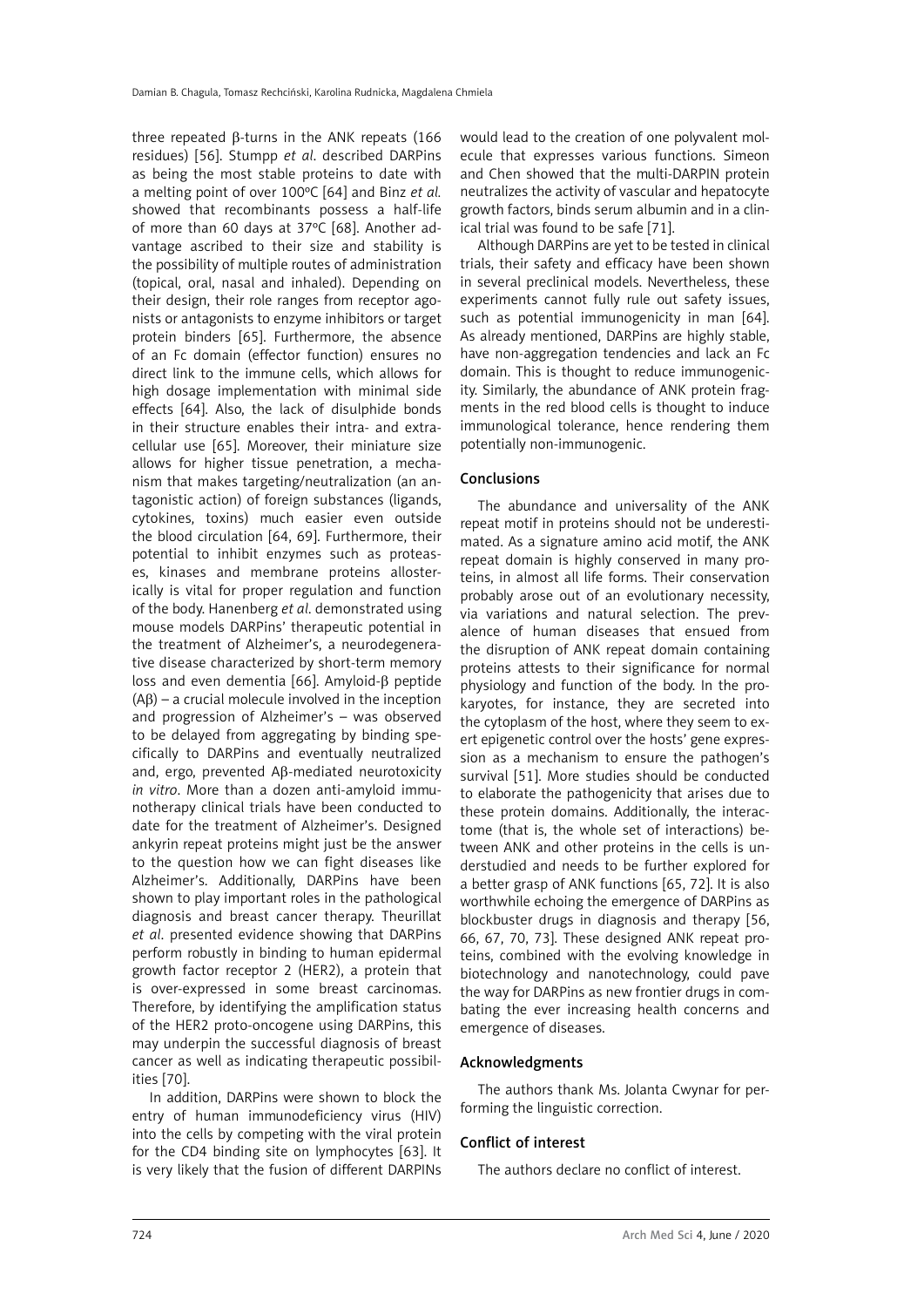References

- 1. Bennett V, Healy J. Organizing the fluid membrane bilayer: diseases linked to spectrin and ankyrin. Trends Mol Med 2008; 14: 28-36.
- 2. Chen DY, Fabrizio JA, Wilkins SE, et al. Ankyrin repeat proteins of Orf virus influence the cellular hypoxia response pathway. J Virol 2016; 91: e01430-16.
- 3. Al-Khodor S, Price CT, Kalia A, Abu Kwaik Y. Ankyrinrepeat containing proteins of microbes: a conserved structure with functional diversity. Trends Microbiol 2010; 18: 132-9.
- 4. Ipsaro JJ, Huang L, Mondragón A. Structures of the spectrin-ankyrin interaction binding domains. Blood 2009; 113: 5385-93.
- 5. Cunha SR, Le Scouarnec S, Schott JJ, Mohler PJ. Exon organization and novel alternative splicing of the human ANK2 gene: implications for cardiac function and human cardiac disease. J Mol Cell Cardiol 2008; 45: 724-34.
- 6. Abriel H. Cardiac sodium channel Nav1.5 and interacting proteins: physiology and pathophysiology. J Mol Cell Cardiol 2010; 48: 2-11.
- 7. Cunha SR, Mohler PJ. Ankyrin-based cellular pathways for cardiac ion channel and transporter targeting and regulation. Semin Cell Dev Biol 2011; 22: 166-70.
- 8. Cunha SR, Mohler PJ. Ankyrin protein networks in membrane formation and stabilization. J Cell Mol Med 2009; 13: 4364-76.
- 9. Clarkson YL, Perkins EM, Cairncross CJ, et al. Beta-III spectrinunderpins ankyrin R function in purkinje cell dendritic trees: protein complex critical for sodium channel activity is impaired by SCA5-associated mutations. Hum Mol Genet 2014; 23: 3875-82.
- 10. Hashemi SM, Hund TJ, Mohler PJ, Cardiac ankyrins in health and disease. J Mol Cell Cardiol 2009; 47: 203-20.
- 11. Iqbal Z, Vandeweyer G, Van der voet M, et al. Homozygous and heterozygous disruptions of ANK3: at the crossroads of neurodevelopmental and psychiatric disorders. Hum Mol Genet 2013; 22: 1960-70.
- 12. Baines AJ. The spectrin-ankyrin-4.1-adducin membrane skeleton: adapting eukaryotic cells to the demands of animal life. Protoplasma 2010; 244: 99-131.
- 13. Hsu WCJ, Nilsson CL, Laezza F. Role of the axonal initial segment in psychiatric disorders: function, dysfunction, and intervention. Front Psychiatry 2014; 5: 109.
- 14. Tee JM, Peppelenbosch MP. Anchoring skeletal muscle development and disease: the role of ankyrin repeat domain containing proteins in muscle physiology. Crit Rev Biochem Mol Biol 2010; 45: 318-30.
- 15. Kloiber S, Czamara D, Karbalai N, et al. ANK3 and CACNA1C – missing genetic link for bipolar disorder and major depressive disorder in two German case-control samples. J Psychiatr Res 2012; 46: 973-9.
- 16. Nelson AD, Jenkins PM. Axonal membranes and their domains: assembly and function of the axon initial segment and node of Ranvier. Front Cell Neurosci 2017; 11: 136.
- 17. Schiffer JM, Malmstrom RD, Parnell J, et al. Model of the ankyrin and SOCS Box protein, ASB9, E3 ligase reveals a mechanism for dynamic ubiqutin transfer. Structure 2016; 24: 1248-56.
- 18. El Rafaey M, Mohler PJ. Ankyrins and spectrins in cardiovascular biology and diseases. Front Physiol 2017; 8: 852.
- 19. Mohler PJ, Rivolta I, Napolitano C, et al. Nav 1.5 E1053K mutation causing Brugada syndrome blocks binding to ankyrin-G and expression of Nav 1.5 on the surface of cardiomyocytes. Proc Natl Acad Sci USA 2004; 101: 17533-8.
- 20. Kojic S, Radojkovic D, Faulkner G. Muscle ankyrin repeat proteins: their role in striated muscle function in health and disease. Crit Rev Clin Lab Sci 2015; 48: 269-94.
- 21. Barash IA, Bang ML, Mathew L, Greaser ML, Chen J, Lieber RL. Structural and regulatory roles of muscle ankyrin repeat protein family in skeletal muscle. Am J Cell Physiol 2007; 293: 18-27.
- 22. Islam Z, Nagampalli RSK, Fatima MT, Ashrof GM. New paradigm in ankyrin repeats: beyond protein-protein interaction module. Int J Biol Macromol 2018; 109: 1164-73.
- 23. Kim DH, Park MJ, Gwon GH, et al. An ankyrin repeat domain of AKR2 drives chloroplast targeting through coincident binding of two chloropast lipids. Dev Cell 2014; 30: 598-609.
- 24. Woodford CR, Thoden JB, Holden HM. New role for the ankyrin repeat revealed by a study of the N-formyltransferase from Providencia alcaligenes. Biochemistry 2015; 54: 631-8.
- 25. Davies JQ, Mc Laughlin T, Bennett V. Ankyrin-binding proteins related to nervous system cell adhesion molecules: candidates to provide transmembrane and intercellular connetions in adult brain. J Cell Biol 1993; 121: 121-33.
- 26. Mohler PJ, Yoon W, Bennett V. Ankyrin-B targets beta 2-spectrin to an intracellular compartment in neonatal cardiomyocytes. J Biol Chem 2004; 279: 40185-93.
- 27. Li J, Kline CF, Hund TJ, Anderson ME, Mohler PJ. Ankyrin B regulates Kir 6.2 membrane expression and function in heart. J Biol Chem 2010; 285: 28723-30.
- 28. Hortsch M, Nagaraj K, Godenschwege TA. The interaction of  $L1$ -type proteins and ankyrins – a master swich for L1-type CAM function. Cell Mol Biol Lett 2009; 14: 57-69.
- 29. Perrotta S, Gallagher PG, Mohandas N. Hereditary spherocytosis. Lancet 2008; 372: 1411-26.
- 30. Xiaoqiu W, Bingmu F, Jinhong J, et al. A case report of hereditary spherocytosis with concomitant chronic myelocytic leukemia. Open Med 2016; 11: 152-4.
- 31. Hogas S, Bilha SC, Branisteanu D, et al. Potential novel biomarkers of cardiovascular dysfunction and disease: cardiolipin-1, adipokines and galectin-3. Arch Med Sci 2017; 13: 897-913.
- 32. Faridi KF, Lupton JR, Martin SS, et al. Vitamin D deficiency and non-lipid biomarkers of cardiovascular risk. Arch Med Sci 2017; 13: 732-7.
- 33. Michalski B, Szymczyk E, Peczek L, et al. The role of selected adipokines and ghrelin in the prognosis after myocardial infarction in a 12-month follow-up in the presence of metabolic syndrome. Arch Med Sci 2017; 13: 785-94.
- 34. Soran H, Adam S, Mohammad JB, et al. Hypercholesterolaemia – practical information for non-specialist. Arch Med Sci 2018; 14: 1-21.
- 35. Stulc T, Lanska V, Snejdrlova M, Vrablik M, Prosikova M, Ceska R. A comprehensive guidelines-based approach reduces cardiovascular risk in everyday practice: the VARO study. Arch Med Sci 2017; 13: 705-10.
- 36. Choy AM, Darbar D, Dell'Orto S, Roden DM. Exagerrated QT prolongation after cardioversion of atrial fibrillation. J Am Coll Cardiol 1999; 34: 396-401.
- 37. Tomaselli GF. A failure to adapt: ankyrins in congenital and acquired arrythmias. Circulation 2007; 115: 428-9.
- 38. Zienciuk A, Szwoch M, Raczak G. Atrial fibrillation in the long QT syndrome. Kardiol Pol 2009; 67: 681-4.
- 39. Smith SA, Sturm AC, Curran J, et al. Dysfunction the beta II spectrin-dependent cytoskeleton underlies human arrhythmia. Circulation 2015; 131: 695-708.
- 40. Derbala MH, Guo AS, Mohler PJ, Smith SA. The role of betaII spectrin in cardiac health and disease. Life Sci 2018; 192: 278-85.